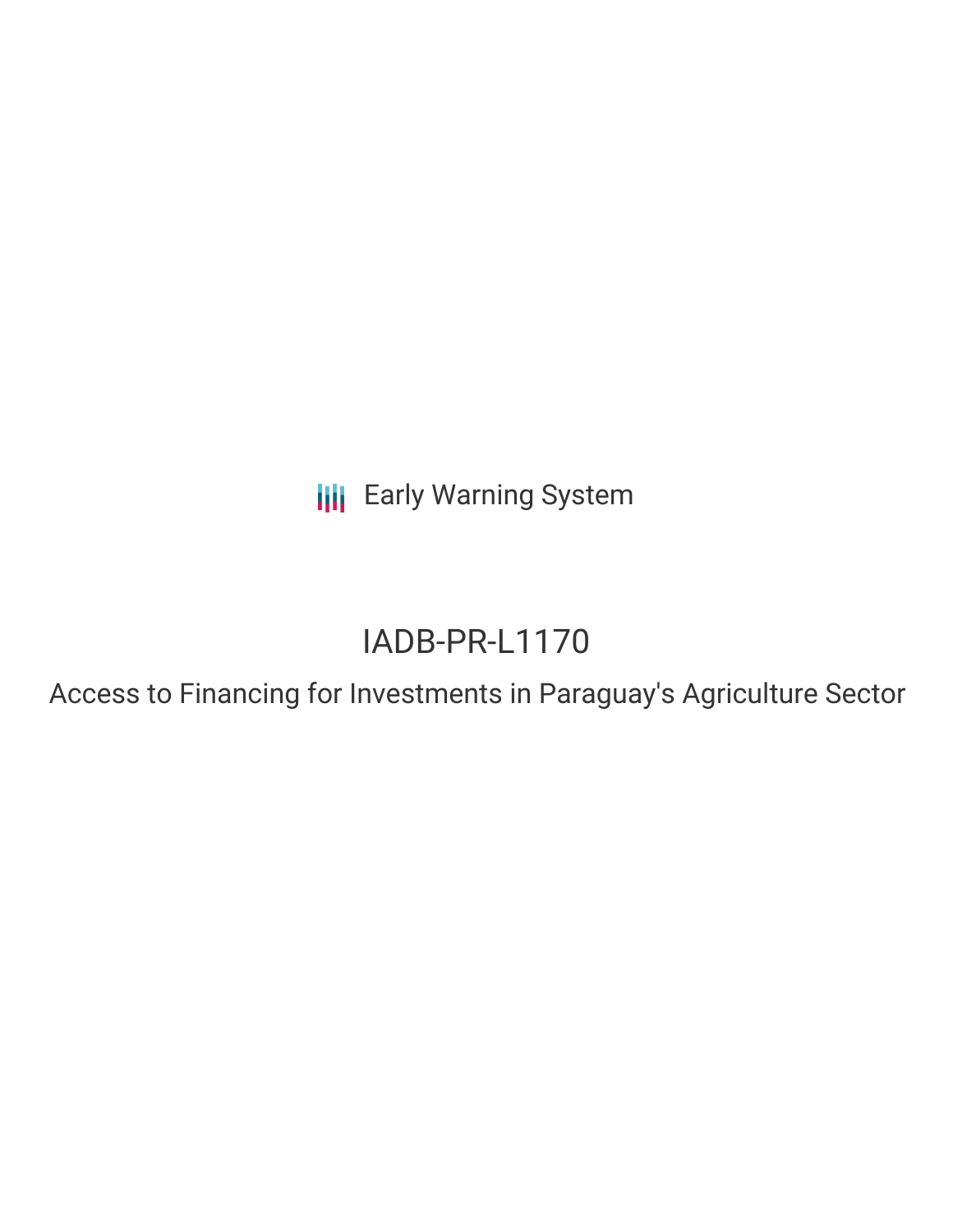

#### **Quick Facts**

| <b>Countries</b>               | Paraguay                               |
|--------------------------------|----------------------------------------|
| <b>Financial Institutions</b>  | Inter-American Development Bank (IADB) |
| <b>Status</b>                  | Approved                               |
| <b>Bank Risk Rating</b>        | B                                      |
| <b>Voting Date</b>             | 2019-10-25                             |
| <b>Borrower</b>                | Government of Paraguay                 |
| <b>Sectors</b>                 | Agriculture and Forestry, Finance      |
| <b>Investment Type(s)</b>      | Loan                                   |
| <b>Investment Amount (USD)</b> | $$30.00$ million                       |
| <b>Project Cost (USD)</b>      | $$30.00$ million                       |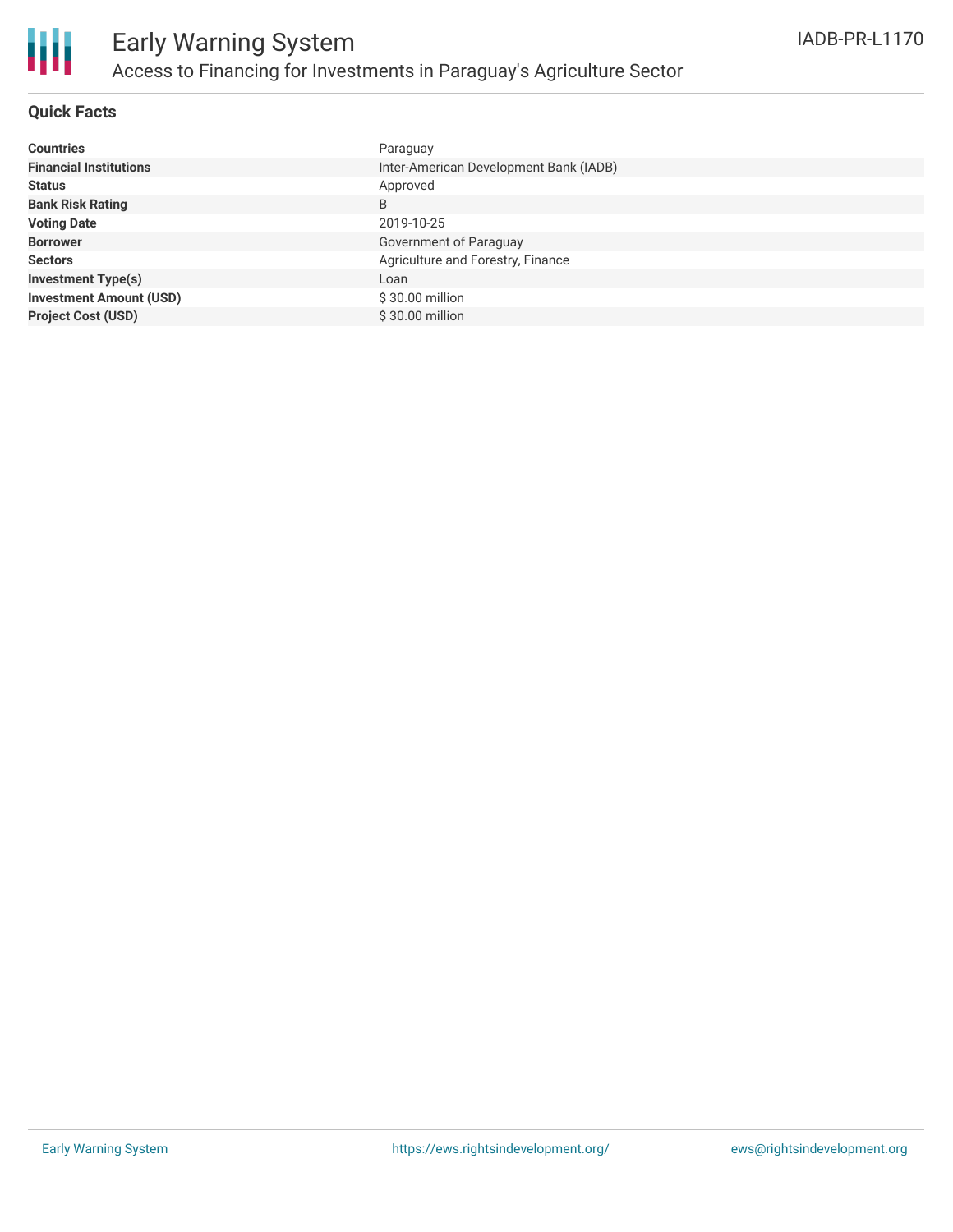

### **Project Description**

The general objective of the program is to help boost the productivity of Paraguay's agriculture sector. The specific objective is to increase access to medium- and long-term financing for eligible agricultural sub-borrowers intending to acquire technologies, for productive investment purposes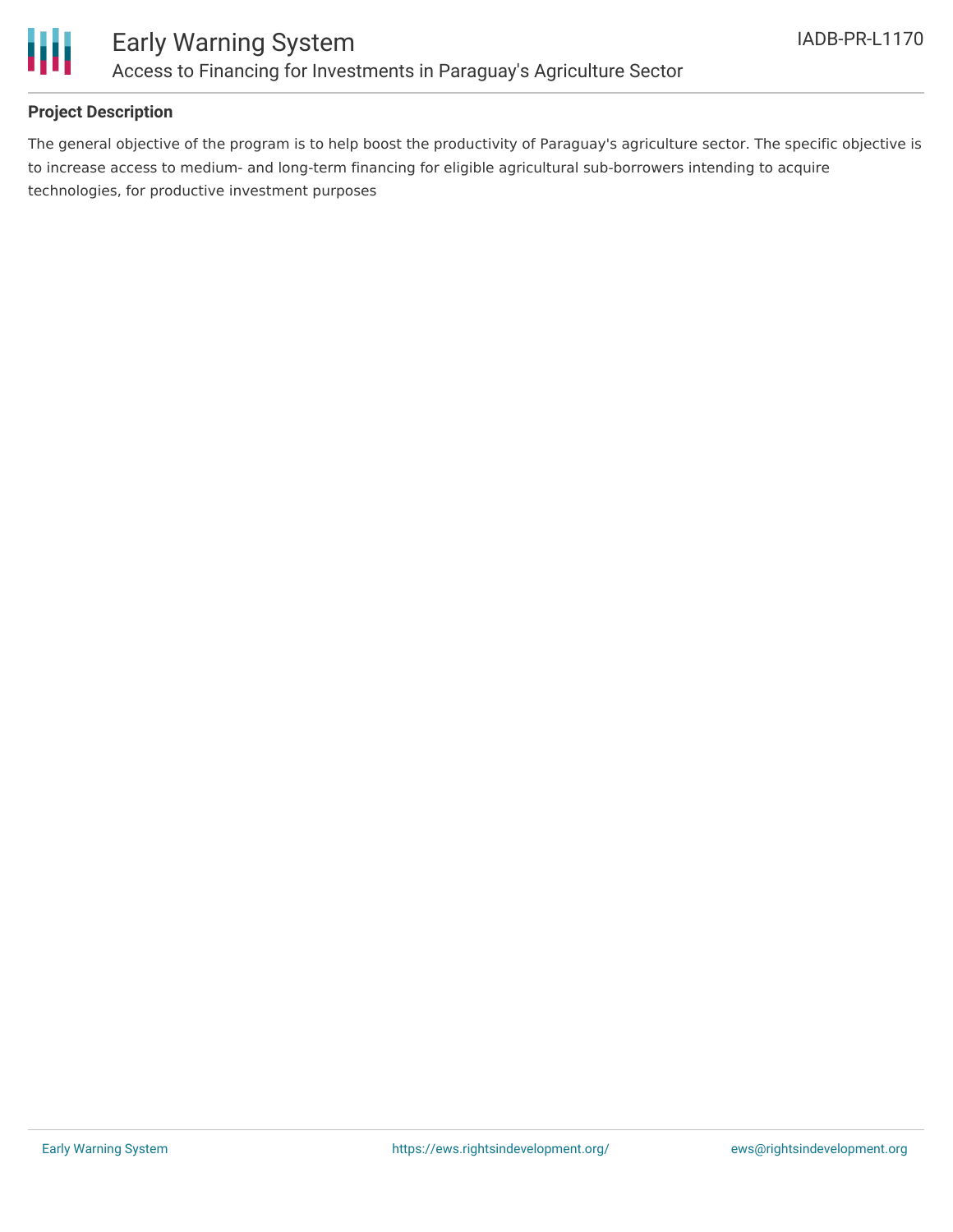

### Early Warning System Access to Financing for Investments in Paraguay's Agriculture Sector

#### **Investment Description**

• Inter-American Development Bank (IADB)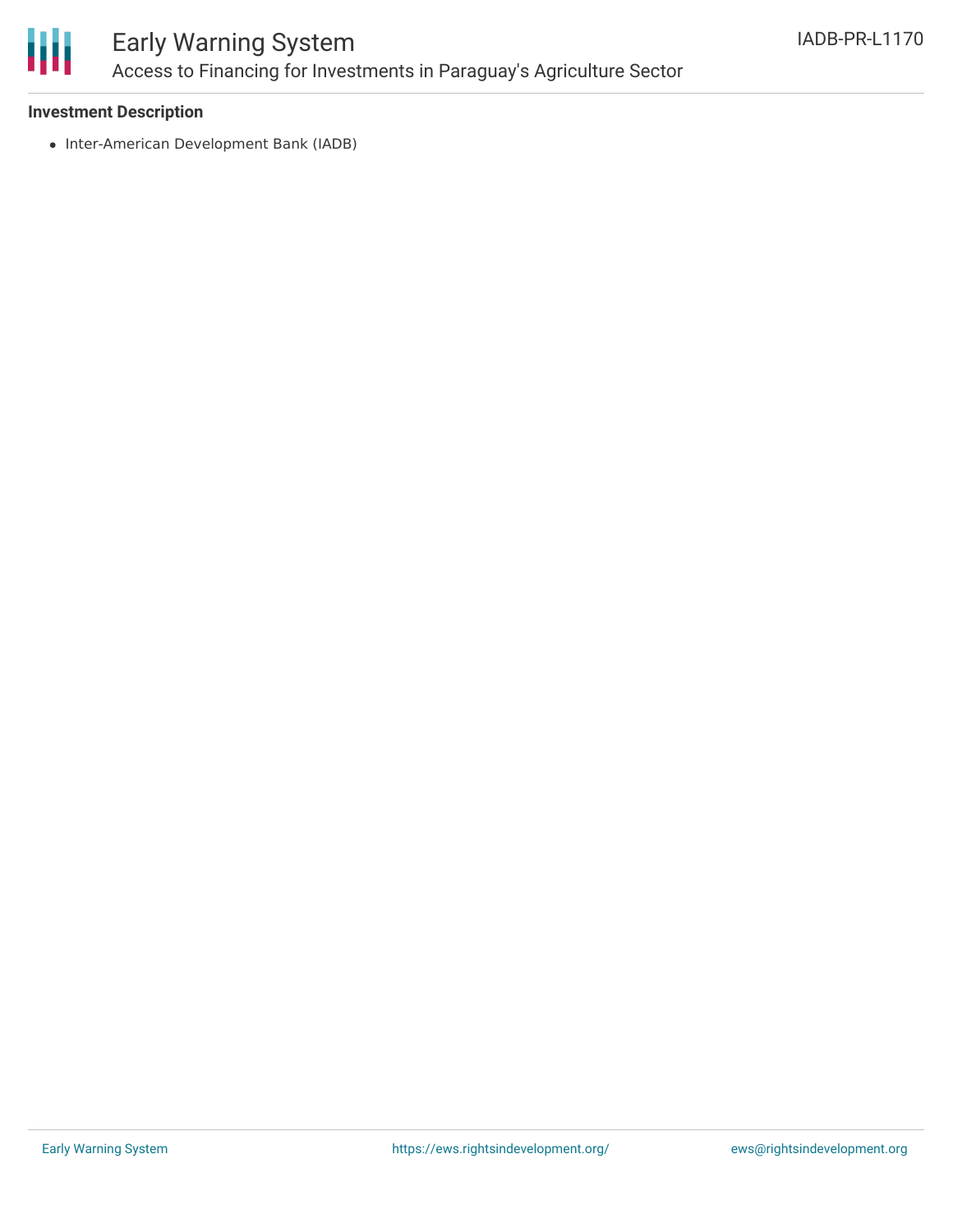

#### **Contact Information**

#### ACCOUNTABILITY MECHANISM OF IADB

The Independent Consultation and Investigation Mechanism (MICI) is the independent complaint mechanism and fact-finding body for people who have been or are likely to be adversely affected by an Inter-American Development Bank (IDB) or Inter-American Investment Corporation (IIC)-funded project. If you submit a complaint to MICI, they may assist you in addressing the problems you raised through a dispute-resolution process with those implementing the project and/or through an investigation to assess whether the IDB or IIC is following its own policies for preventing or mitigating harm to people or the environment. You can submit a complaint by sending an email to MICI@iadb.org. You can learn more about the MICI and how to file a complaint at http://www.iadb.org/en/mici/mici,1752.html (in English) or http://www.iadb.org/es/mici/mici,1752.html (Spanish).